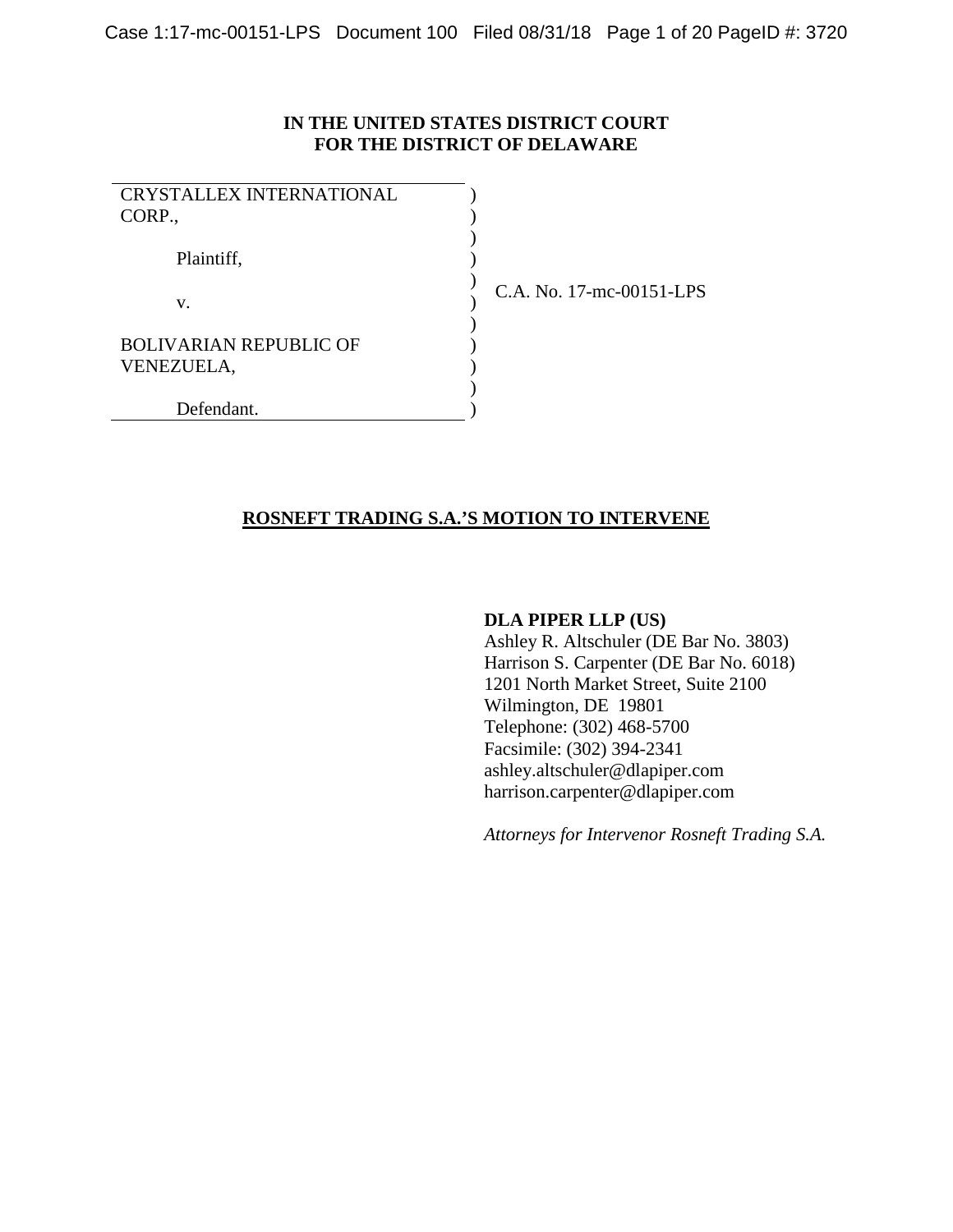# **TABLE OF CONTENTS**

## **Page**

| I. |                 |                                                              |  |
|----|-----------------|--------------------------------------------------------------|--|
|    | A.              |                                                              |  |
|    | Β.              |                                                              |  |
|    | $\mathcal{C}$ . | RTSA's Interests May Be Affected or Impaired, as a Practical |  |
|    | D.              | RTSA's Interests Are Not Adequately Represented by Any       |  |
| Π. |                 | The Court, in its Discretion, Should Allow RTSA to Intervene |  |
|    |                 |                                                              |  |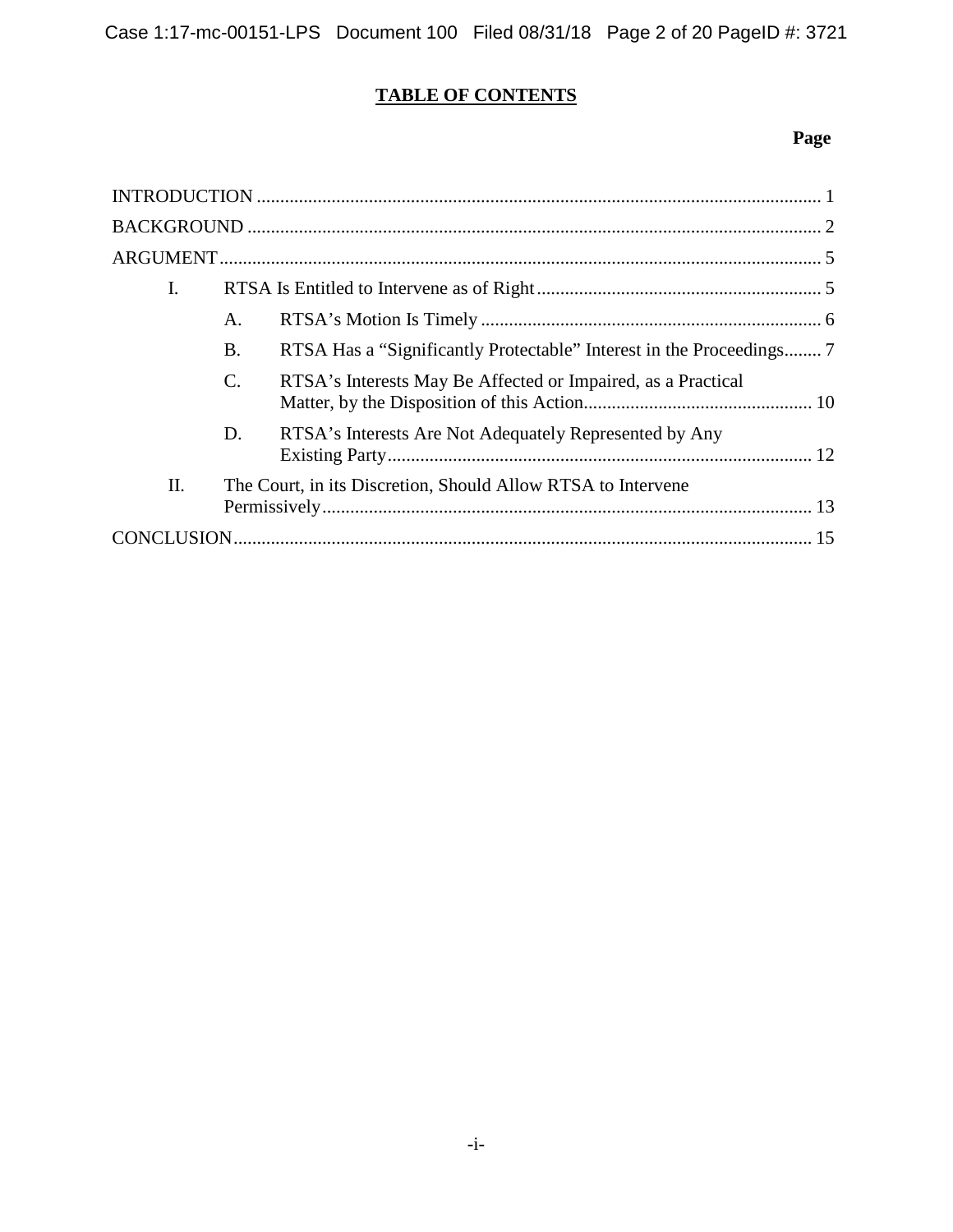## **TABLE OF AUTHORITIES**

| <b>Cases</b><br>Page(s)                                           |
|-------------------------------------------------------------------|
| Benjamin ex rel. Yock v. Dep't of Pub. Welfare of Pa.,            |
| Brody ex rel. Sugzdinis v. Spang,                                 |
| In re Chemed Corp. S'holder Derivative Litig.,                    |
| Del. Vall. Citizens' Council for Clean Air v. Pennsylvania,       |
| Donaldson v. United States,                                       |
| In re Fine Paper Antitrust Litig.,                                |
| Getty Oil Co. v. Dep't of Energy,                                 |
| Holdborn Oil Trading Ltd. v. Interpetrol Berm. Ltd.,              |
| Intellectual Ventures I LLC v. AT&T Mobility LLC,                 |
| King v. Governor of the State of N.J.,                            |
| Kleissler v. U.S. Forest Serv.,                                   |
| Knoll v. City of Allentown,                                       |
| Link v. Wabash R.R. Co.,                                          |
| Mountain Top Condo. Ass'n v. Dave Stabbert Master Builder, Inc.,  |
| Olympic Chartering, S.A. v. Ministry of Indus. & Trade of Jordan, |
| Pennsylvania v. President of United States of Am.,                |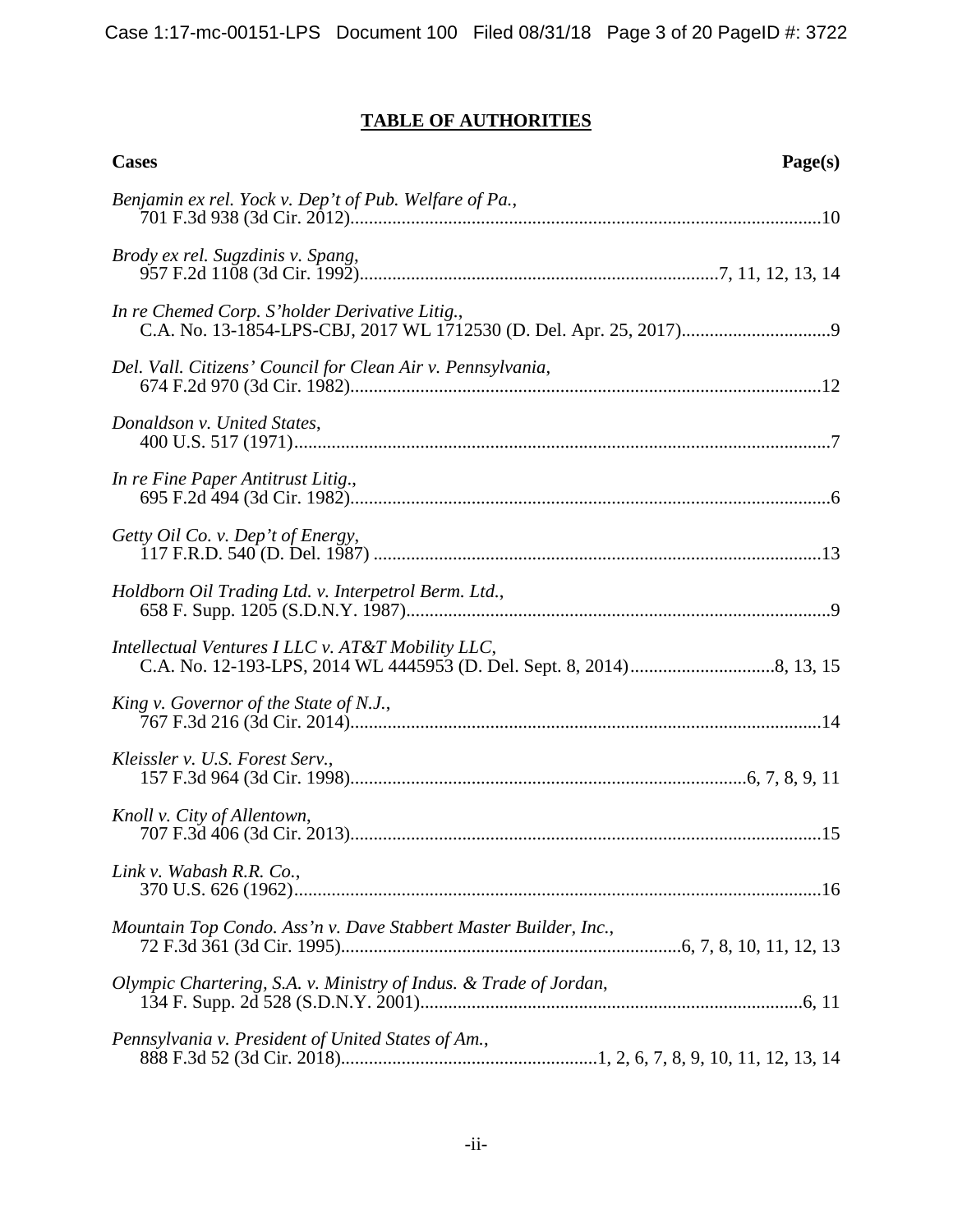| United States v. Alcan Aluminum, Inc., |  |
|----------------------------------------|--|
| <b>Rules and Statutes</b>              |  |
|                                        |  |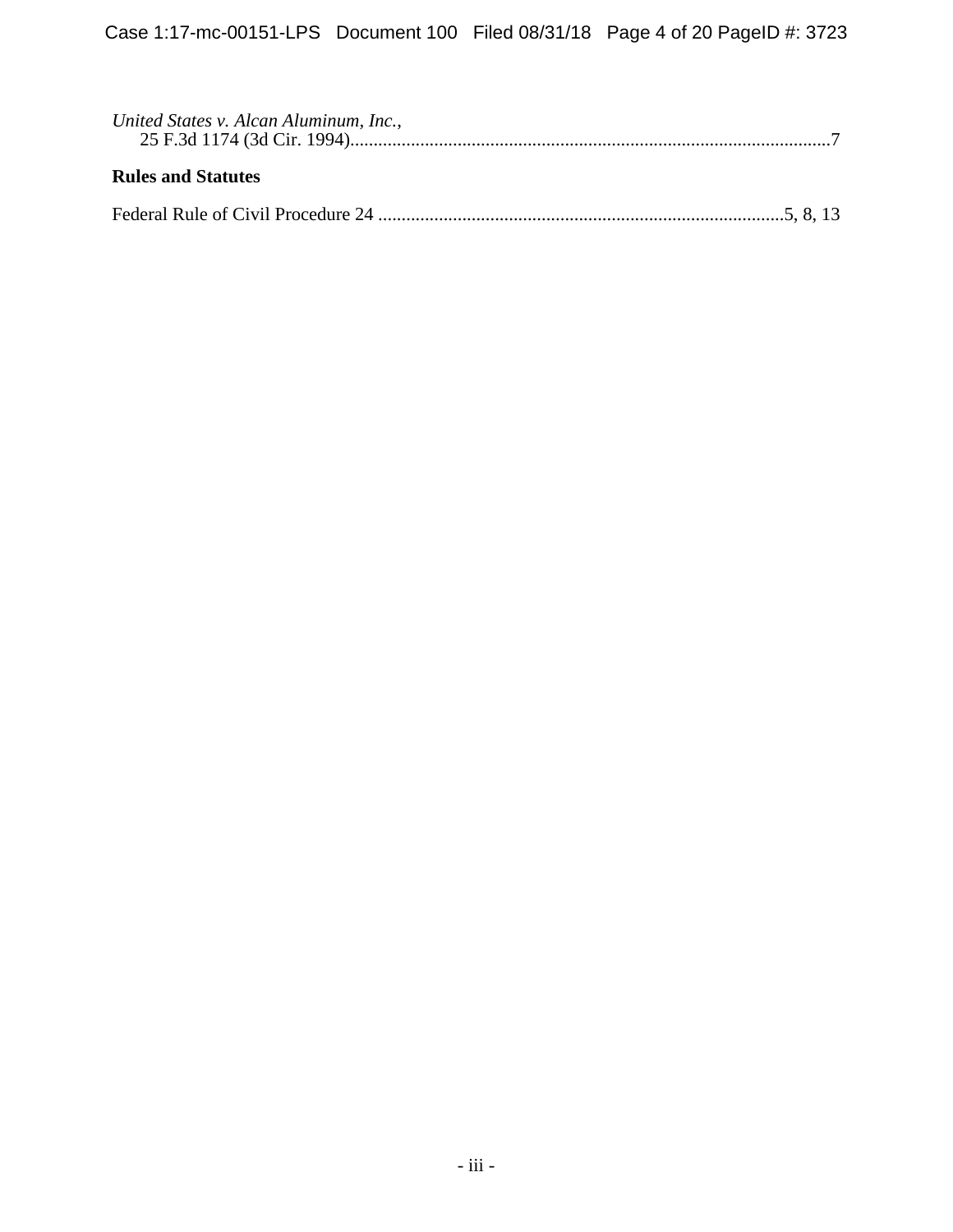Pursuant to the Court's Memorandum Order dated August 23, 2018 [D.I. 95], Rosneft Trading S.A. ("RTSA") hereby files this motion to intervene.

## **INTRODUCTION**

RTSA respectfully moves this Court for an order permitting RTSA to intervene in this action and to be heard regarding the appropriate procedure for effecting any sale of the common stock in PDV Holding, Inc. ("PDVH") owned by Petróleos de Venezuela, S.A. ("PDVSA") and any matters ancillary to such a sale to the extent necessary. RTSA possesses a perfected, first-priority security interest in 49.9% of the shares of CITGO Holding, Inc. ("CITGO Holding"), the core asset of PDVH, and will be entitled to exercise a suite of rights and remedies with respect to those shares as a result of the attachment and/or execution on the PDVH stock. As such, RTSA possesses the requisite interest in this action to support intervention as of right, and to justify the Court's exercise of its vast discretion to allow permissive intervention. Moreover, permitting RTSA to intervene at this stage of the proceedings will serve judicial economy and will benefit all parties by ensuring that the entity with a security interest in half of the assets at the core of this action has a say in the manner of any disposition of those assets, rather than spurring litigation after a sale.

As the Third Circuit emphasized earlier this year, intervention is driven by pragmatic considerations, and motions to intervene must be resolved "with an eye toward the 'elasticity' and 'flexibility' that [Federal] Rule [of Civil Procedure] 24 contemplates." *Pennsylvania v. President of United States of Am.*, 888 F.3d 52, 59, 62 (3d Cir. 2018). Such a pragmatic approach is particularly appropriate here, where RTSA seeks to intervene not for the purpose of asserting a claim or defense, but rather simply to ensure that the parties and the Court do not proceed without the input of a key security interest holder and to enable RTSA to protect a security interest that predates this action. Applying this framework, and recognizing both "the 'practical consequences' of the litigation" for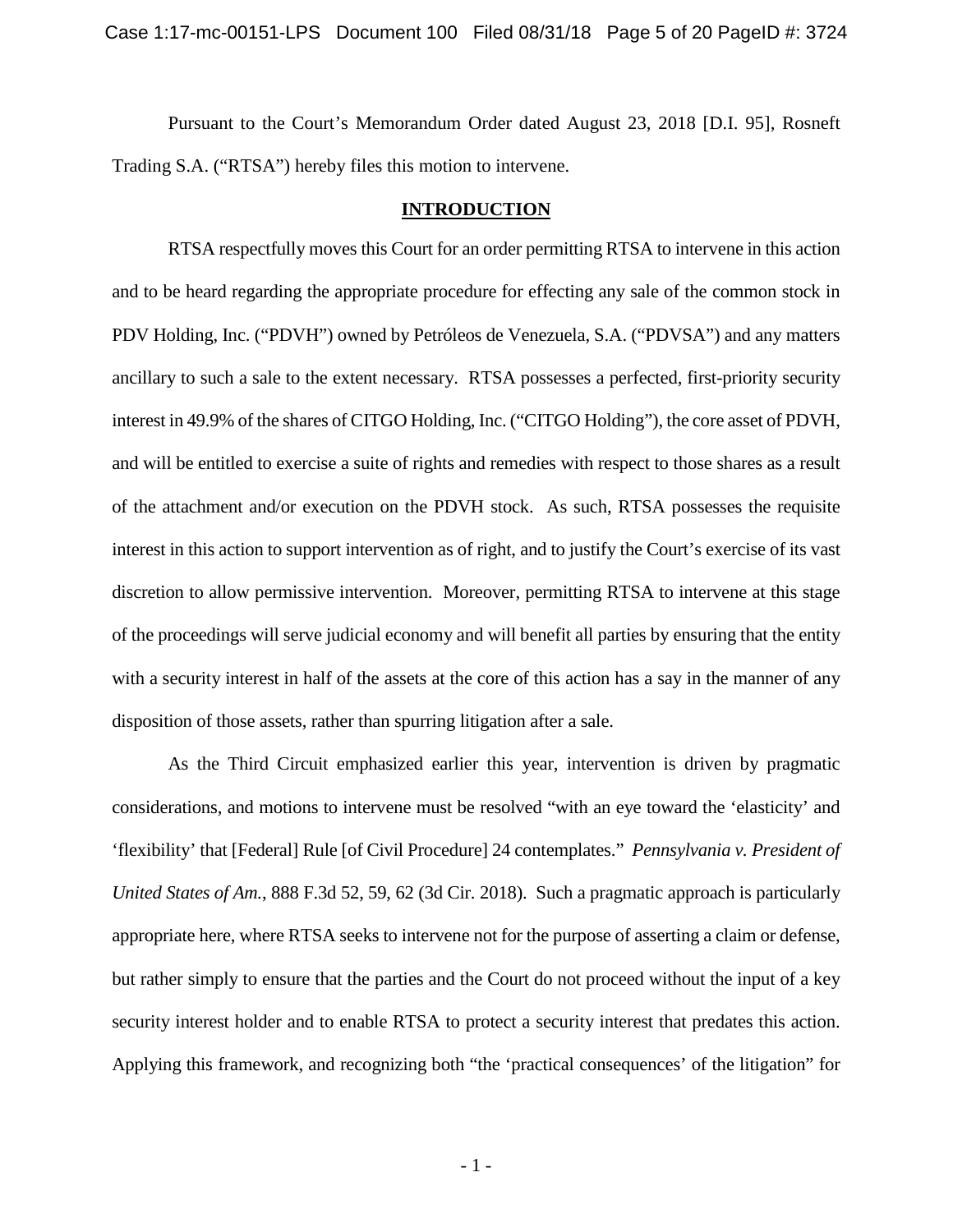RTSA and "the highly fact-bound nature of requests to intervene," *id.*, the Court should grant this motion and allow RTSA to intervene on the terms described herein.

In particular, RTSA respectfully asks that the Court treat it as a party to this action and accord it all accompanying rights, so as to enable RTSA to monitor, provide meaningful input on, and ultimately participate in any appraisal and sale proceedings. Those proceedings, after all, will have a direct effect on RTSA's rights and interests, and fundamental fairness mandates that RTSA be apprised of potential buyers and receive adequate assurance that the buyers understand RTSA's superior rights in PDVH's chief asset. Accordingly, RTSA's rights as an intervenor should include, at the very least: (1) the right to be notified of, and to participate in, future proceedings in this matter (including valuation and appraisal proceedings); (2) the right to present an expert opinion on the valuation of the PDVH common stock; (3) the right to submit briefing on the appropriate appraisal and sale processes; (4) the right to comment on any proposed offering documents; and (5) the right to appeal from any adverse decisions.

#### **BACKGROUND**

For years, RTSA and PDVSA have maintained a commercial relationship centered on the supply of oil and oil products. In November 2016, to secure certain obligations owed by PDVSA and its affiliates, PDVH, PDVSA's wholly owned subsidiary, pledged to RTSA 49.9% of the stock of CITGO Holding. The remaining 50.1% of CITGO Holding stock was encumbered by a perfected, first-priority security interest in favor of the holders of PDVSA bonds maturing in 2020 (the "2020 Bondholders"). PDVH owns 100% of CITGO Holding, and CITGO Holding, in turn, owns 100% of CITGO Petroleum Corp. ("CITGO Petroleum"). The common stock of CITGO Holding is PDVH's core asset, and its value is derived entirely from the value of CITGO Petroleum.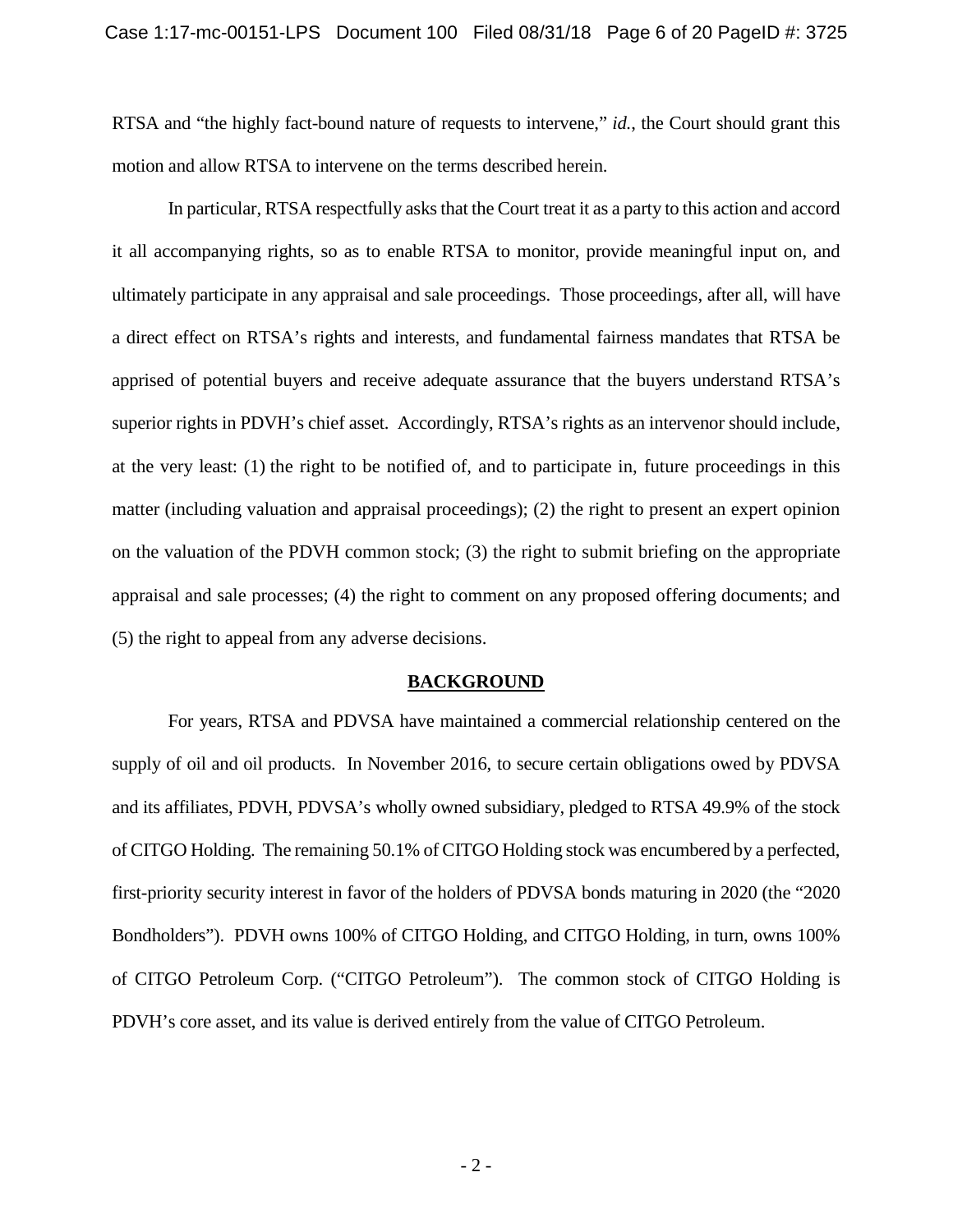The pledge agreement between RTSA and PDVSA empowers RTSA to avail itself of a host of remedies upon the occurrence of certain listed events.<sup>1</sup> Among these triggering events are bankruptcy and insolvency events in relation to PDVSA or PDVH, a change in the ownership chain including PDVH and the CITGO entities, and the occurrence of any event that has or is reasonably likely to have a material adverse effect on PDVSA's ability to perform under its commercial agreements. RTSA's remedies include, but are not limited to: (1) proceeding by suit to foreclose the agreement and sell the pledged CITGO Holding stock; (2) triggering the sale of the pledged CITGO Holding stock at a public or private sale; (3) exercising all rights and remedies under the Uniform Commercial Code; (4) acting as PDVH's attorney-in-fact to carry out the agreement, preserve the validity and priority of the liens, and exercise RTSA's rights and remedies under the agreement; (5) collecting all profits on the pledged CITGO Holding stock; and (6) imposing a constructive trust on any profits PDVH receives from the pledged CITGO Holding stock. Those remedies bear directly on the disposition of the CITGO Holding stock and on the governance of PDVH—and, by extension, on the value of the PDVH stock.

Plaintiff Crystallex International Corporation ("Crystallex") instituted this action in an effort to collect on a \$1.2 billion judgment it holds against the Bolivarian Republic of Venezuela. [D.I. 1] While RTSA is not presently a party to this action, Crystallex has sued RTSA separately in this Court, alleging that PDVH's pledge of PDVH common stock to RTSA violated the Delaware Uniform Fraudulent Transfer Act ("DUFTA"). *See* First Am. Compl. ¶¶ 67–70, *Crystallex Int'l Corp. v. PDV Holding, Inc.* (*Crystallex II*), C.A. No. 16-1007-LPS (D. Del. filed

<sup>&</sup>lt;sup>1</sup> RTSA has not attached this agreement as an exhibit to this motion because the agreement contains confidential and sensitive commercial information. To the extent the Court wishes to examine this agreement to evaluate RTSA's application for intervention, RTSA would be amenable to presenting the agreement to the Court for an *in camera* inspection or filing it under seal, at the Court's election.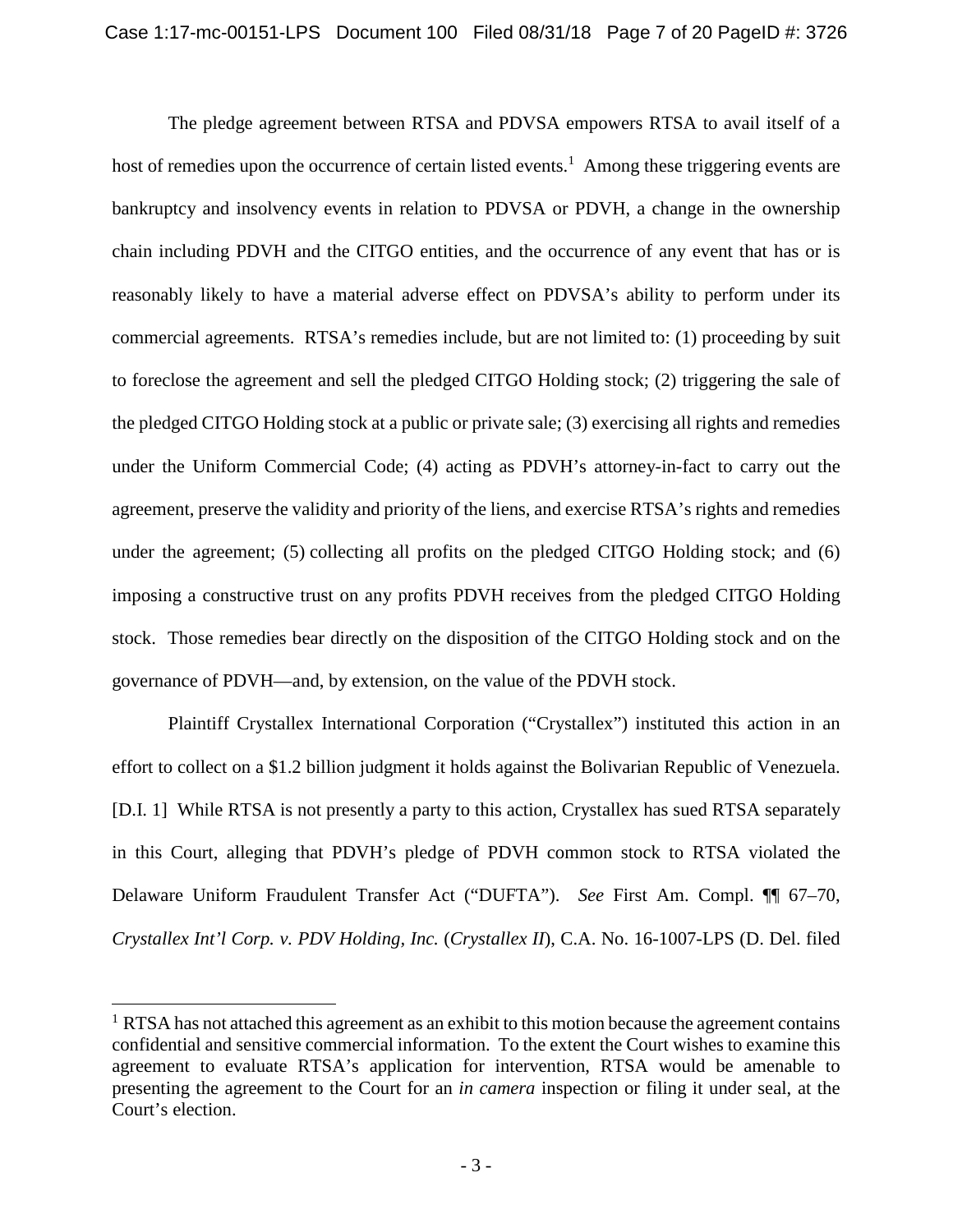Jan. 4, 2017), ECF No. 18. The proceedings in *Crystallex II* have been stayed pending the Court's ruling on Crystallex's motion for writ of attachment and currently remain stayed.

On August 9, 2018, this Court issued an Opinion and Order finding that PDVSA's shares of PDVH are subject to attachment and execution in order to satisfy Crystallex's judgment because PDVSA is the alter ego of Venezuela. [D.I. 78, 79] On August 10, 2018, PDVSA—which had successfully intervened in the case nearly a year earlier [D.I. 17]—filed a Notice of Appeal to the United States Court of Appeals for the Third Circuit [D.I. 80]. On August 20, 2018, nonparties CITGO Holding and CITGO Petroleum filed a joint letter to the Court describing their interest in any sale of PDVH common stock, detailing the unprecedented practical challenges attendant to the appraisal and sale of PDVH securities, and expressing their intention to intervene in the proceedings. [D.I. 91] On August 22, 2018, RTSA filed its own letter to the Court to draw the Court's attention to certain material facts bearing on the sale of PDVH common stock and to join in the CITGO entities' request for a hearing before any sale process commences. [D.I. 92]

By a Memorandum Order dated August 23, 2018, the Court directed the Clerk of Court to issue the writ of attachment *fieri facias*, and instructed the U.S. Marshals Service to serve the writ. [D.I. 95]<sup>2</sup> The Court, however, expressly stayed execution on the attached property until further order of the Court, and invited nonparties such as RTSA to file a "motion to intervene, or any other motion or input they wish to provide" in advance of that order. [D.I. 95] It is in this context that RTSA has moved to intervene in these proceedings.

On August 24, 2018, PDVSA filed a petition for a writ of mandamus in the Third Circuit. PDVSA contends that this Court's August 9 Order denying PDVSA's sovereign immunity is an immediately appealable collateral order and that PDVSA's filing of a notice of appeal divested

<sup>&</sup>lt;sup>2</sup> PDVH was served with the writ of attachment on August 24, 2018. [D.I. 96]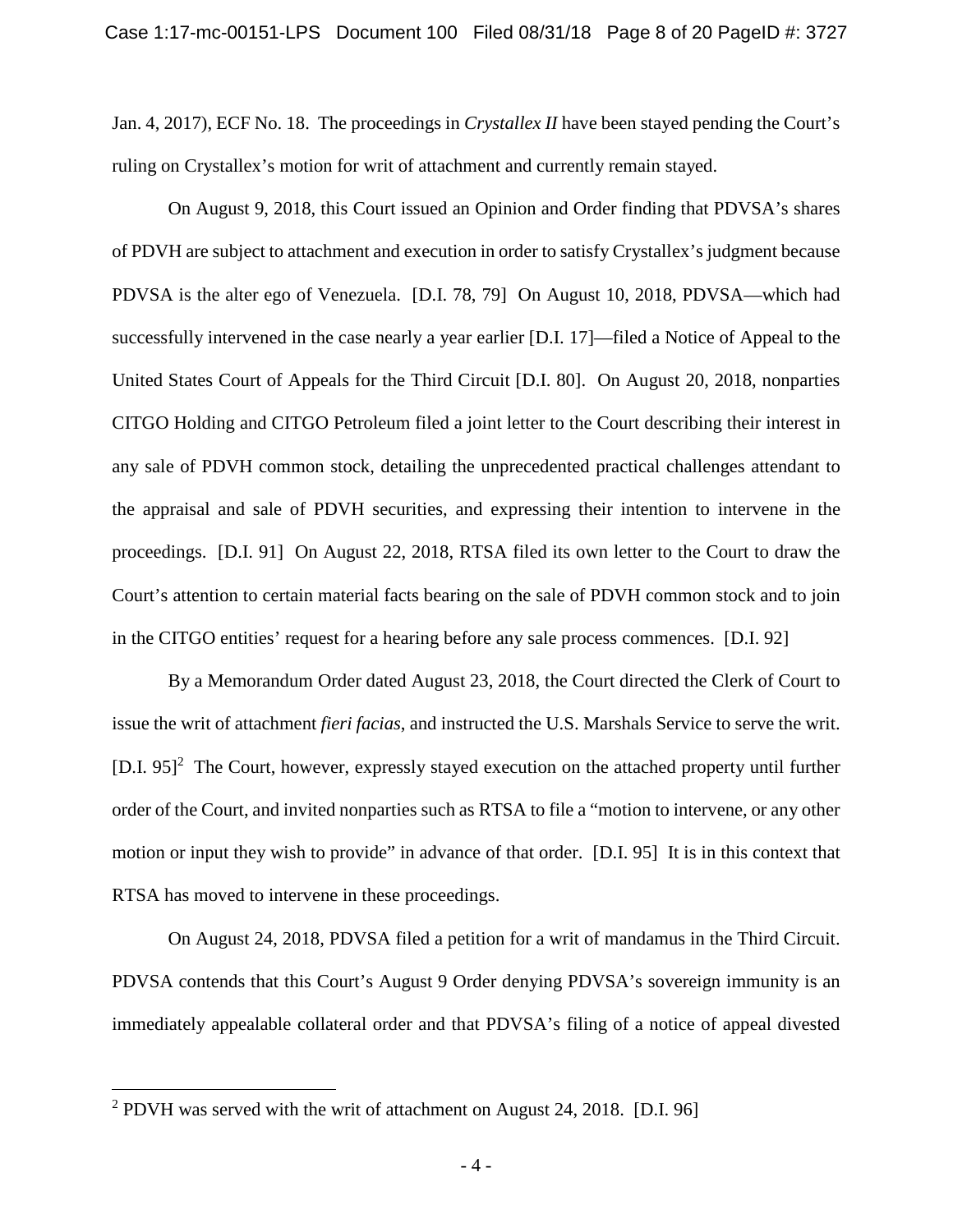this Court of jurisdiction, such that its August 23 Order issuing the writ of attachment exceeded the Court's jurisdiction. RTSA is filing this motion to intervene in order to protect its own interests. However, RTSA's strong view is that the most prudent course of action in this case, particularly given the scale of the potential sale, would be to stay all further proceedings pending final resolution of PDVSA's petition and appeal. Absent a stay, the Third Circuit will be unable to grant meaningful relief—and undo the harm to PDVSA's creditors, including RTSA and the 2020 Bondholders—following a sale of the PDVH stock.

#### **ARGUMENT**

RTSA's security interest in CITGO Holding, PDVH's core asset and the source of essentially all value in PDVH common stock, as well as the practical effect of RTSA's contractual remedies on PDVH and on the appraisal and sale processes, entitle RTSA to intervene as of right under Federal Rule of Civil Procedure  $24(a)(2)$ . These same interests, coupled with the public interests in preserving judicial resources and in ensuring that an asset sale that appears to be without precedent in this country comports with the law, militate strongly in favor of permissive intervention under Federal Rule of Civil Procedure 24(b), as well. If the Court is disinclined to grant RTSA intervenor status, then, at the very least, the Court should notify RTSA of all proceedings relating to its August 9 and August 23 Orders, allow it to be heard at any hearings, and permit it to participate in the appraisal and sale processes.

### **I. RTSA Is Entitled to Intervene as of Right**

Rule  $24(a)(2)$  affords a non-party the right to intervene in litigation upon proof of four elements: (1) "a timely application for leave to intervene"; (2) "a sufficient interest in the litigation"; (3) "a threat that the interest will be impaired or affected, as a practical matter, by the disposition of the action"; and (4) "inadequate representation of the prospective intervenor's interest by existing parties to the litigation." *Kleissler v. U.S. Forest Serv.*, 157 F.3d 964, 969 (3d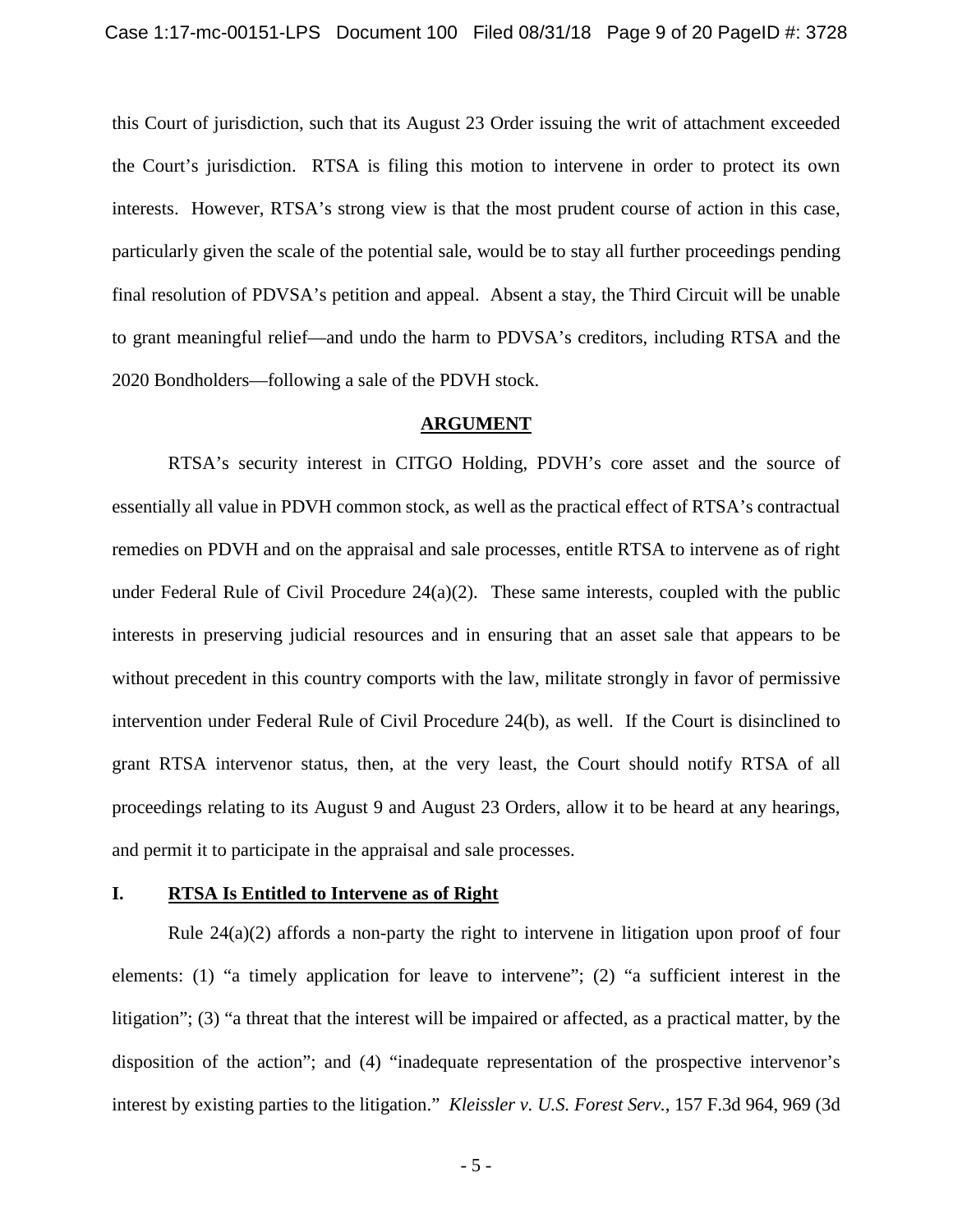Cir. 1998). Far from prescribing a rigid test, the Third Circuit recognizes that "pragmatism is a substantial factor that must be considered"; "Rule 24 demands flexibility when dealing with the myriad situations in which claims for intervention arise." *Id.* at 970, 972. And, in light of these standards, "it is not surprising that '[t]he facts assume overwhelming importance in each decision.'" *Pennsylvania*, 888 F.3d at 58 (quoting *Kleissler*, 157 F.3d at 972). The same analysis applies in motions to intervene in proceedings to attach and execute on property pursuant to Federal Rule of Civil Procedure 69. *See, e.g.*, *Olympic Chartering, S.A. v. Ministry of Indus. & Trade of Jordan*, 134 F. Supp. 2d 528, 529, 532–33 (S.D.N.Y. 2001) (granting bank's motion to intervene in judgment-execution proceedings). Each of the requisites of mandatory intervention is amply satisfied here.

#### **A. RTSA's Motion Is Timely**

There can be no genuine dispute that RTSA's motion is timely. "The timeliness of a motion to intervene is 'determined from all the circumstances and, in the first instance, by the [trial] court in the exercise of its sound discretion.'" *Mountain Top Condo. Ass'n v. Dave Stabbert Master Builder, Inc.*, 72 F.3d 361, 369 (3d Cir. 1995) (quoting *In re Fine Paper Antitrust Litig*., 695 F.2d 494, 500 (3d Cir. 1982)). Here, the Court already has used its discretion to invite RTSA to file a motion to intervene or otherwise to participate in these proceedings before the Court issues any further orders to effect the execution on the attached property. And RTSA has fully complied with the Court's invitation: RTSA moved to intervene within seven days of the service of the Court's writ of attachment on PDVH, just as the Court directed in its August 23, 2018 Order. [D.I. 95]

Moreover, the key timeliness factors identified by the Third Circuit weigh in favor of intervention. No party can claim prejudice from any delay, as the writ of attachment only recently issued, and the Court has indicated that it will welcome "input" [D.I. 95] from interested third parties before proceeding with any appraisal or sale proceedings. *See Mountain Top*, 72 F.3d at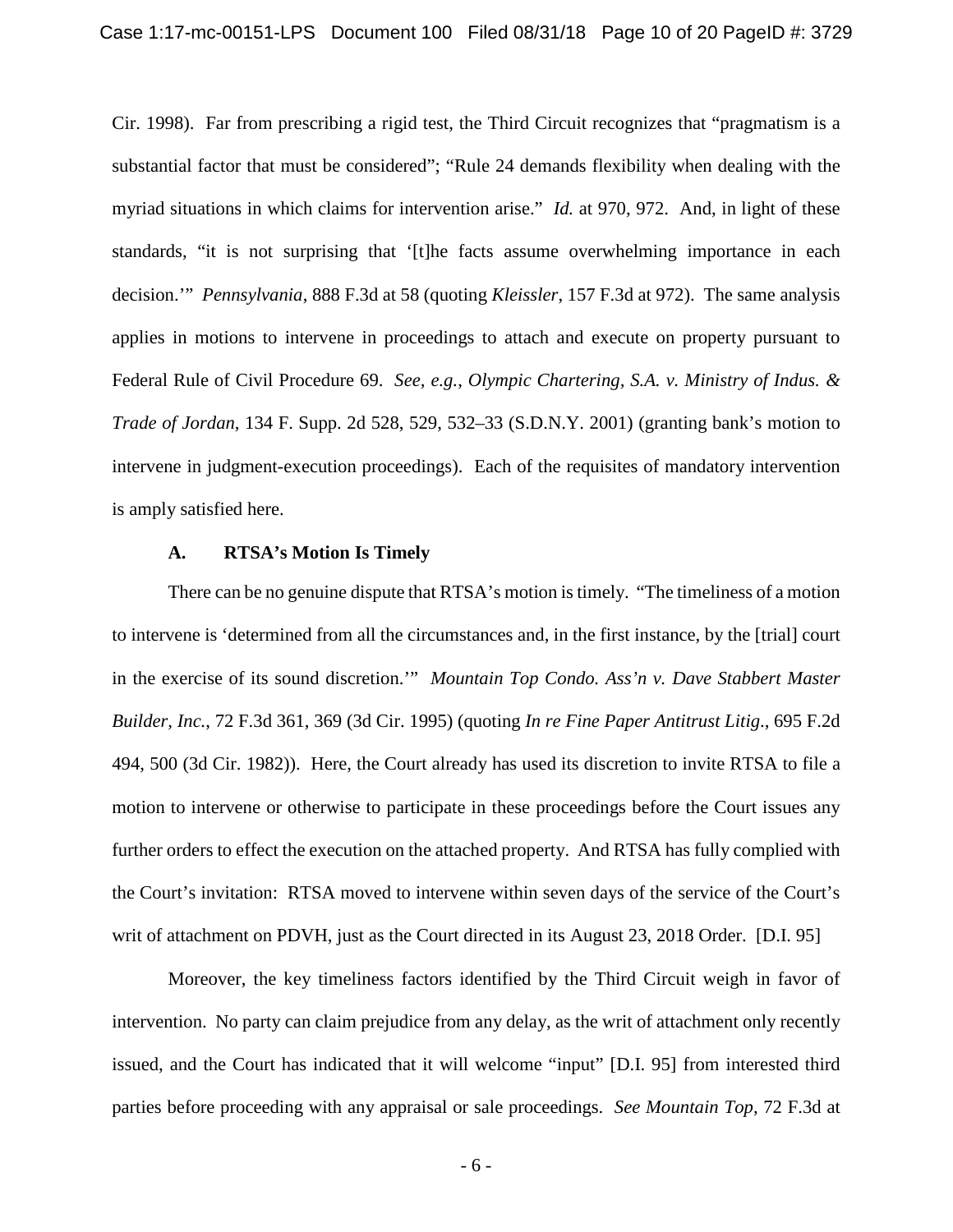370 (holding that intervention four years into suit would not prejudice the current parties where, *inter alia*, no decrees had been entered, and noting that "intervention has been allowed even after the entry of a judgment"). Likewise, RTSA promptly intervened upon learning that its interests were imperiled—just one week after attachment. *See United States v. Alcan Aluminum, Inc.*, 25 F.3d 1174, 1183 (3d Cir. 1994) ("To the extent the length of time an applicant waits before applying for intervention is a factor in determining timeliness, it should be measured from the point at which the applicant knew, or should have known, of the risk to its rights.").

### **B. RTSA Has a "Significantly Protectable" Interest in the Proceedings**

Due regard for the principles of pragmatism and flexibility underlying Rule  $24(a)(2)$ compels the conclusion that RTSA possesses an interest in this action that gives rise to mandatory intervention. "To justify intervention as of right, the applicant must have an interest 'relating to the *property or transaction* which is the subject of the action' that is 'significantly protectable.'" *Kleissler*, 157 F.3d at 969 (quoting *Donaldson v. United States*, 400 U.S. 517, 531 (1971) (emphasis added)). The Third Circuit "ha[s] interpreted this to mean 'a cognizable legal interest, and not simply an interest of a general and indefinite character.'" *Pennsylvania*, 888 F.3d at 59 (quoting *Brody ex rel. Sugzdinis v. Spang*, 957 F.2d 1108, 1116 (3d Cir. 1992)). An intervenor "must therefore demonstrate that its interest is 'specific to [it], is capable of definition, and will be directly affected in a substantially concrete fashion by the relief sought.'" *Id.* (quoting *Kleissler*, 157 F.3d at 972). This is a flexible and fact-intensive inquiry. *See Kleissler*, 157 F.3d at 972. Nevertheless, the "polestar" for assessing an application for intervention "is always whether the proposed intervenor's interest is direct or remote." *Id.*

While a "mere economic interest in the outcome of the litigation" may not support the right to intervene, "an intervenor's interest in a specific fund is sufficient to entitle intervention in a case affecting that fund." *Mountain Top*, 72 F.3d at 366. The same is true of an intervenor's interest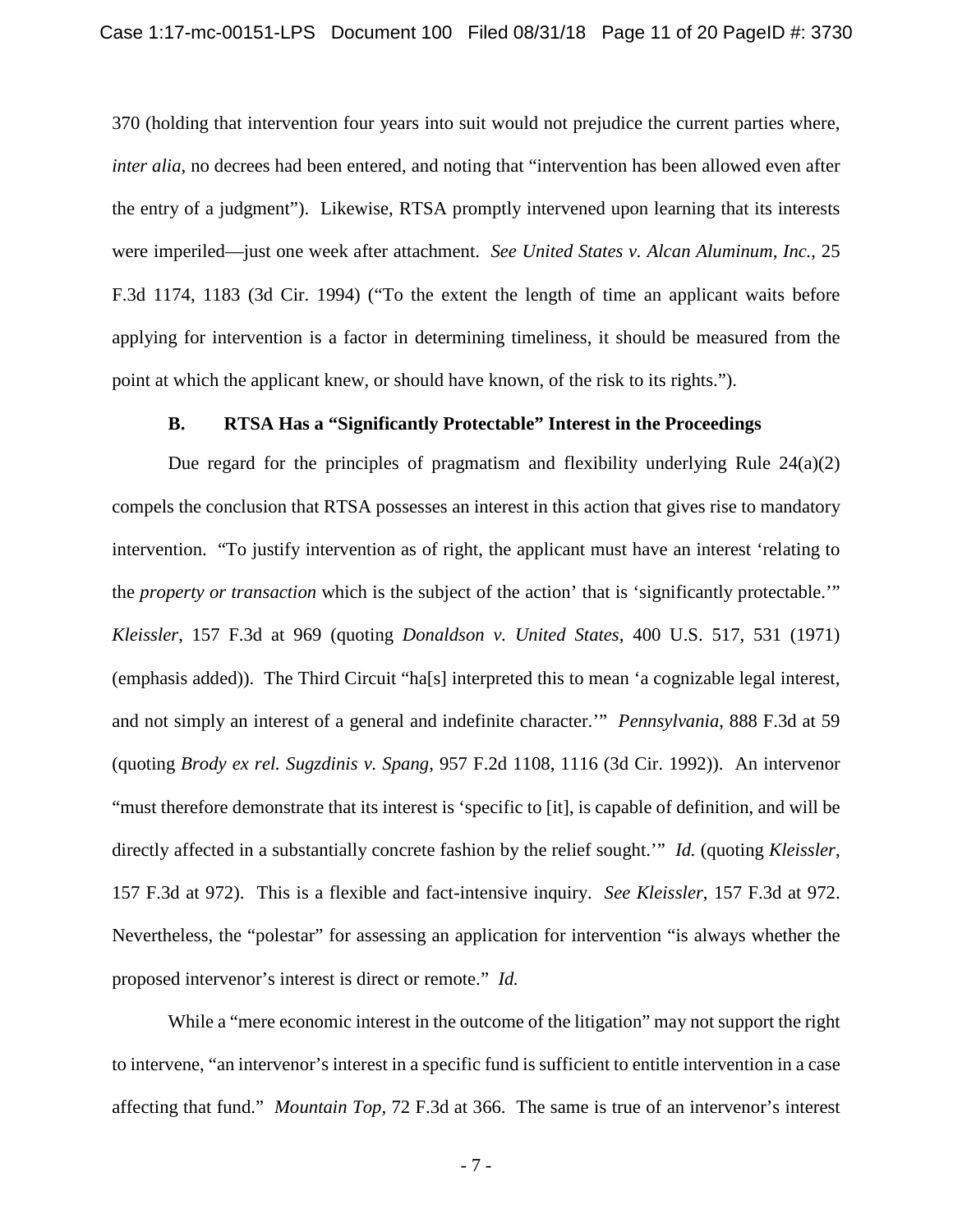in a specific contract or in specific property, *see Kleissler*, 157 F.3d at 972–73, or even in a specific legal right or policy outcome, *see Pennsylvania*, 888 F.3d at 58. Where those interests may be jeopardized by the litigation, Third Circuit law sensibly affords a right of intervention. *See Pennsylvania*, 888 F.3d at 58 (religious nonprofit had a significantly protectable interest in preserving an interim final rule that conferred an exemption from a contraceptive notice requirement that burdened its religious beliefs); *Kleissler*, 157 F.3d at 973 (logging companies, including those with existing timber contracts, those who had submitted successful contract bids, *and* those who lacked contracts but depended on them for economic viability, had an interest in litigation challenging timber harvesting plan); *Mountain Top*, 72 F.3d at 368 (condominium owners had an adequate interest to intervene in litigation between condominium association and builder, based on insurance proceeds deposited in court registry to which owners had a potential claim); *Intellectual Ventures I LLC v. AT&T Mobility LLC*, C.A. No. 12-193-LPS, 2014 WL 4445953, at \*3 (D. Del. Sept. 8, 2014) (manufacturer of allegedly infringing devices had an interest in patent-infringement litigation).

RTSA plainly has a qualifying interest in these proceedings. Whether framed in terms of the "property" or the "transaction" that is the "subject of this action," Fed. R. Civ. P. 24(a)(2), RTSA's security interest in CITGO Holdings and its varied remedies under the pledge agreement bear the necessary direct relationship to this proceeding. The "property" that is "the subject of this action" is the PDVH common stock owned by PDVSA, and the corresponding "transaction" is the execution on the writ of attachment. As the holder of a perfected, first-priority lien on 49.9% of CITGO Holding, RTSA has a significant security interest in the principal asset of PDVH. The common stock of PDVH owes virtually all of its value to CITGO Holding and its wholly owned subsidiary, CITGO Petroleum. The execution on the writ of attachment on PDVSA's common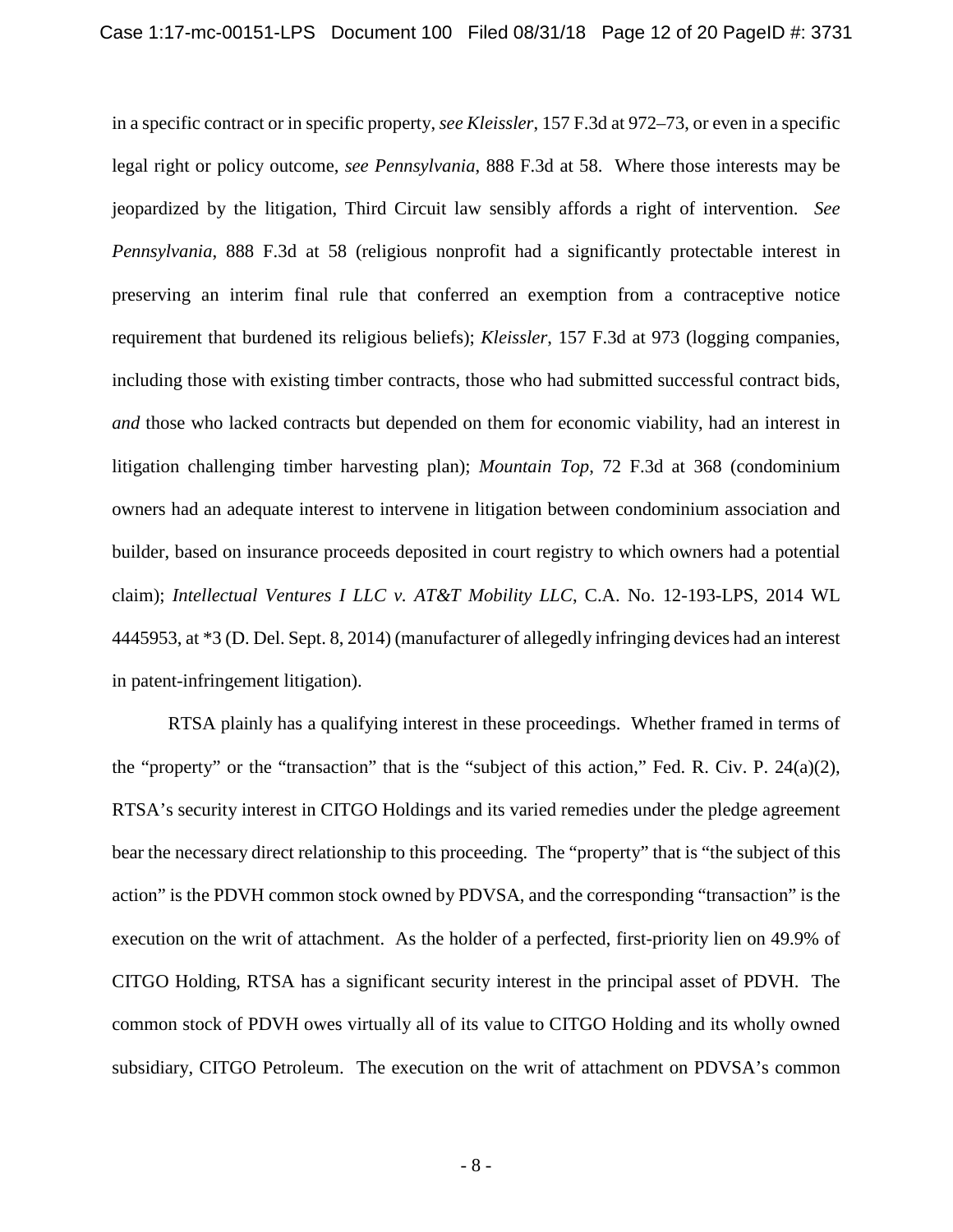stock in PDVH, and the disposition of those securities, *necessarily* implicates RTSA's interests. Accordingly, RTSA possesses an interest in a specific fund or specific property that will be directly affected by the proceeding, and that interest is at least as strong as those economic and policy interests endorsed by the Third Circuit. *See Pennsylvania*, 888 F.3d at 58; *Kleissler*, 157 F.3d at 972–73. To conclude otherwise would require the Court to blind itself to commercial reality, and to adopt a restrictive view of the type of interest required for intervention, contrary to the Third Circuit's express policy of "flexibility." *Kleissler*, 157 F.3d at 972; *see also Holdborn Oil Trading Ltd. v. Interpetrol Berm. Ltd.*, 658 F. Supp. 1205, 1208–09 (S.D.N.Y. 1987) (granting intervention to a judgment creditor of the subsidiary of a party to the action). Indeed, any sale of the PDVH common stock would affect RTSA's interests in a manner similar to a change in control transaction, which undoubtedly would give rise to a protectable interest. *See In re Chemed Corp. S'holder Derivative Litig.*, C.A. No. 13-1854-LPS-CBJ, 2017 WL 1712530, at \*10 (D. Del. Apr. 25, 2017) (granting shareholder's motion for mandatory intervention in derivative suit for breach of fiduciary duties). Moreover, as a practical matter, it is in the interests of all parties to this proceeding—including Crystallex, which insists its overriding goal is to maximize the price obtained—and the Court to involve RTSA in any potential sale of the shares of PDVH.

Further, RTSA will be entitled to exercise a suite of rights and remedies with respect to those CITGO Holding shares as a result of the attachment and/or execution on the PDVH stock, and those remedies not only *will affect* these proceedings but also *will be affected by* these proceedings. *See Kleissler*, 157 F.3d at 969 ("Often the determination of whether an interest is significantly protectable is 'colored to some extent' by the 'practical impairment' inquiry."). For example, RTSA has, among other rights, the right to trigger the sale of the CITGO Holding shares. If RTSA avails itself of this or any similar remedy, this will have a direct and material effect on the appraisal and sale of the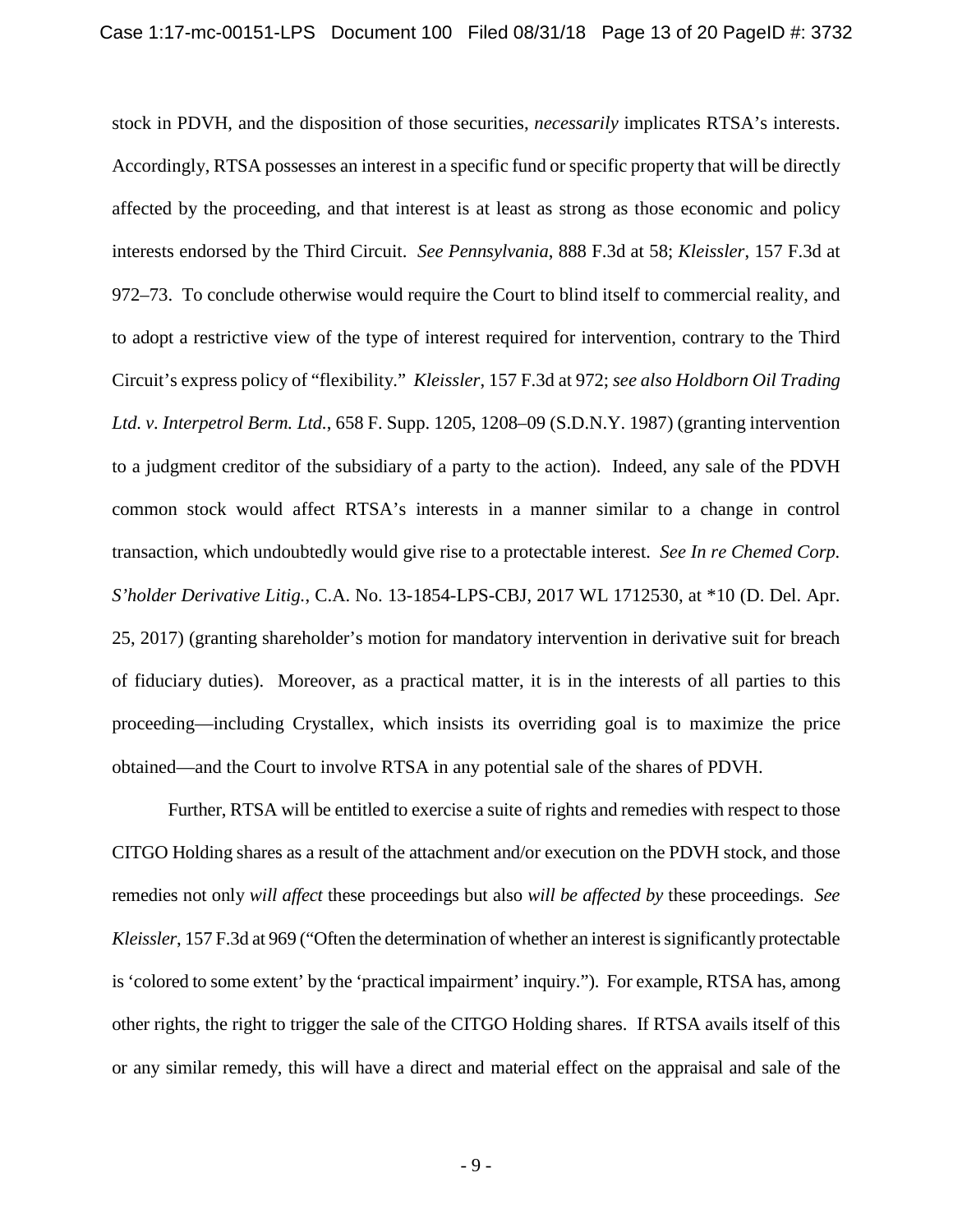PDVH shares, as PDVH has no independent value absent the CITGO entities, and any buyer of the PDVH stock would receive significantly encumbered assets. Equally, the attachment and sale of PDVSA's holdings in PDVH would interfere with RTSA's ownership and voting rights in the pledged CITGO Holding stock, insofar as that stock is essentially PDVH's only property. In short, RTSA's interests are "specific to [it]," are "capable of definition," and "will be directly affected in a substantially concrete fashion by the relief sought" in this action. *Pennsylvania*, 888 F.3d at 59.

Lastly, it merits note that RTSA seeks intervention only in the appraisal and sale processes—that is, in what amounts to the "remedies" phase of this action. "[P]roposed intervenors need not possess an interest in each and every aspect of the litigation," but "are entitled to intervene as to specific issues so long as their interest in those issues is significantly protectable." *Benjamin ex rel. Yock v. Dep't of Pub. Welfare of Pa.*, 701 F.3d 938, 951 (3d Cir. 2012) (quoting *Mountain Top*, 72 F.3d at 368) (internal quotation marks omitted). Where, as here, a party possesses the requisite interest in "the remedy stage of the litigation"—namely, where its "'interest[s] may be affected or impaired as a practical matter' by the disposition of this distinct stage of the litigation"—intervention is proper. *Id.* at 952.

#### **C. RTSA's Interests May Be Affected or Impaired, as a Practical Matter, by the Disposition of this Action**

For largely the same reasons, the record is clear that the conduct of these proceedings may imperil RTSA's interests. This is not an onerous showing in the Third Circuit; RTSA need only "demonstrate that [its] interest *might* become affected or impaired, as a practical matter, by the disposition of the action in [its] absence." *Mountain Top*, 72 F.3d at 368. Again, pragmatism is the touchstone of this inquiry. "Because [the Court's] focus is on the '*practical consequences*' of the litigation, [the Court] 'may consider any significant legal effect on the applicant's interest,' including a decision's stare decisis effect or a proposed remedy's impact on the applicant for intervention."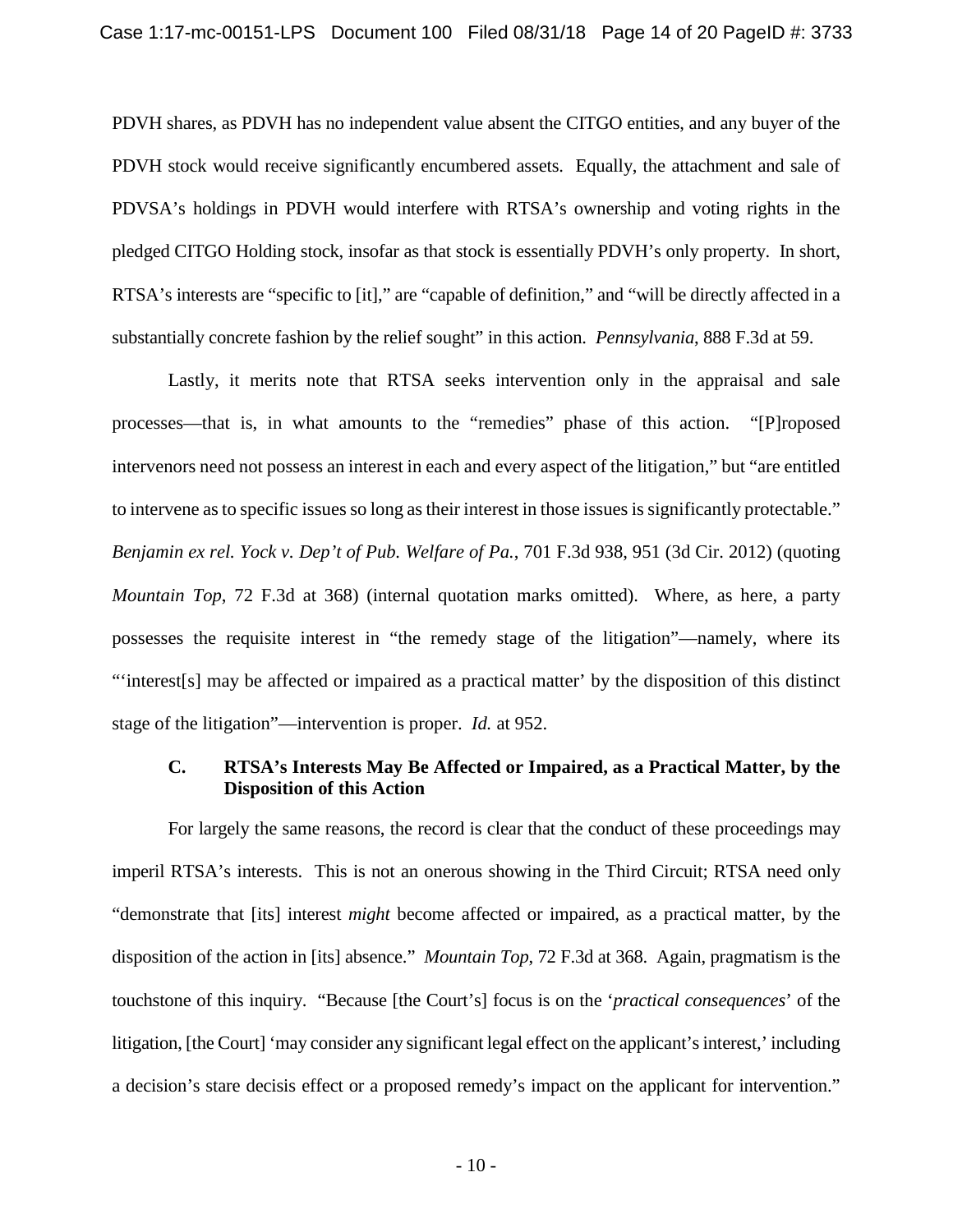*Pennsylvania*, 888 F.3d at 59 (quoting *Brody*, 957 F.2d at 1122 (emphasis added)). It is not necessary that "intervention constitute[] the only possible avenue of relief." *Brody*, 957 F.2d at 1123. Indeed, a contrary holding "would reverse [the Third Circuit's] policy preference which, as a matter of judicial economy, favors intervention over subsequent collateral attacks." *Id.*

As detailed above, RTSA's perfected, first-priority security interest in the CITGO Holding stock, and its contractual rights and remedies under the pledge agreement, are *sure* to be affected by the attachment and execution on PDVSA's holdings of PDVH common stock. This is especially true in light of the pragmatic focus of Rule 24(a)(2); it is beyond serious dispute that execution on the PDVH shares, which derive virtually all value from the CITGO entities, will have "practical consequences" for RTSA. *See Pennsylvania*, 888 F.3d at 59. Further, both the immediacy of RTSA's interests and the certainty of their impairment suffice to justify intervention under settled law. *See id.* at 59–60 (litigation with "the potential" to result in an adverse legal holding, which "could affect how the government proceeds in future rulemakings," which itself "could affect whether [intervenors] will remain exempt" from the challenged regulation, constituted sufficient evidence of possible impairment); *Kleissler*, 157 F.3d at 973 (prospect that a successful legal challenge to a logging plan would deprive municipalities and timber companies of revenue was adequate showing of impairment); *Mountain Top*, 72 F.3d at 322 (possibility of settlement or disbursement of insurance proceeds following mediation, and attendant mooting of certain claims, made out potential impairment); *Olympic Chartering*, 134 F. Supp. 2d at 533 (execution against assets purportedly belonging to bank "*will* . . . 'directly and immediately' affect[]" bank's interest so as to justify intervention (emphasis added)).

## **D. RTSA's Interests Are Not Adequately Represented by Any Existing Party**

The course of these and related proceedings dispel any possible doubt that RTSA's interests are not adequately represented by any party to this action. "This burden is generally 'treated as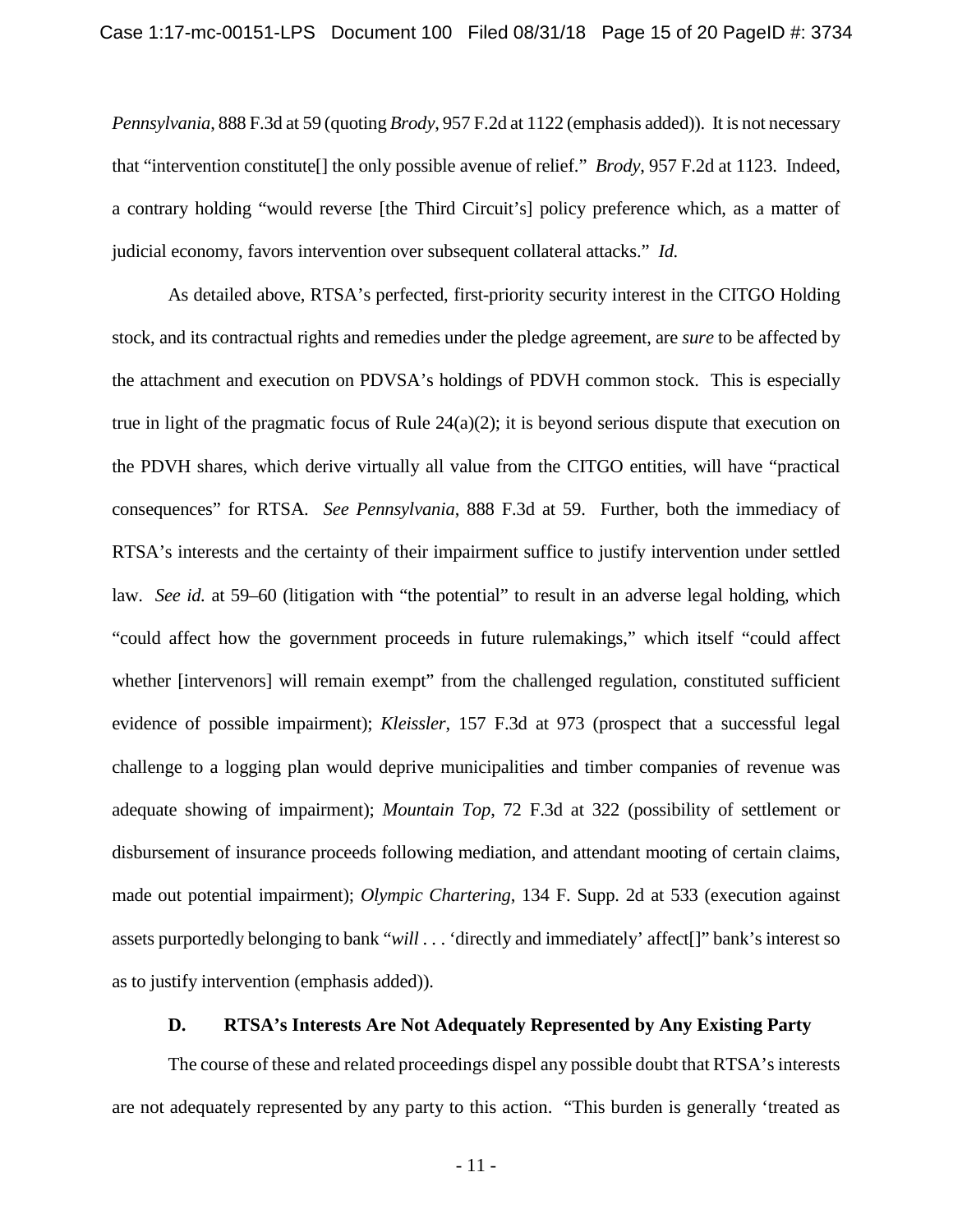minimal' and requires the applicant to show 'that representation of his interest "*may be*" inadequate.'" *Pennsylvania*, 888 F.3d at 60 (quoting *Mountain Top*, 72 F.3d at 368). Even when the applicant's interests "are similar to those of a party," the applicant is not adequately represented when those interests "diverge sufficiently that the existing party cannot devote proper attention to the applicant's interests." *Brody*, 957 F.2d at 1123.

Neither Crystallex nor Venezuela nor PDVSA will adequately represent RTSA's interests. Crystallex has sued RTSA for fraudulent transfer in a related action, based on the same pledge agreement implicated here, *see* First Am. Compl. ¶¶ 67–70, *Crystallex II*, and Crystallex has resisted even RTSA's efforts to bring material information to the Court's attention [D.I. 94]. To that end, Crystallex has adopted a position *directly contrary* to RTSA's interests: That RTSA "has no interest in the shares of PDVH" and "presents no reason as to why any rights that it may have with respect to CITGO Holding . . . would be affected by the sale of PDVH" [D.I. 94]. *See Mountain Top*, 72 F.3d at 323 (condominium owners' interests were inadequately represented by condominium association where "it [was] apparent from the prior conduct of [the association] that it w[ould] not represent [the owners'] point of view in th[e] proceeding"); *see also Del. Vall. Citizens' Council for Clean Air v. Pennsylvania*, 674 F.2d 970, 974 (3d Cir. 1982) (recognizing that a "divergence between [the parties'] position[s] . . . on the primary issue involved in the litigation" may demonstrate inadequate representation). Moreover, to the extent that Crystallex asserts a shared interest in "maximiz[ing] the value of the PDVH shares" [D.I. 94], this is no reason to presume adequate representation, much less to deny RTSA any involvement in this critically important process. Crystallex has an overriding interest in recovering on its judgment, free of any claims and/or liens. As a simple matter of valuation, then, Crystallex's interests necessarily will diverge from RTSA's interests. In addition, given the scope of the judgment and the potentially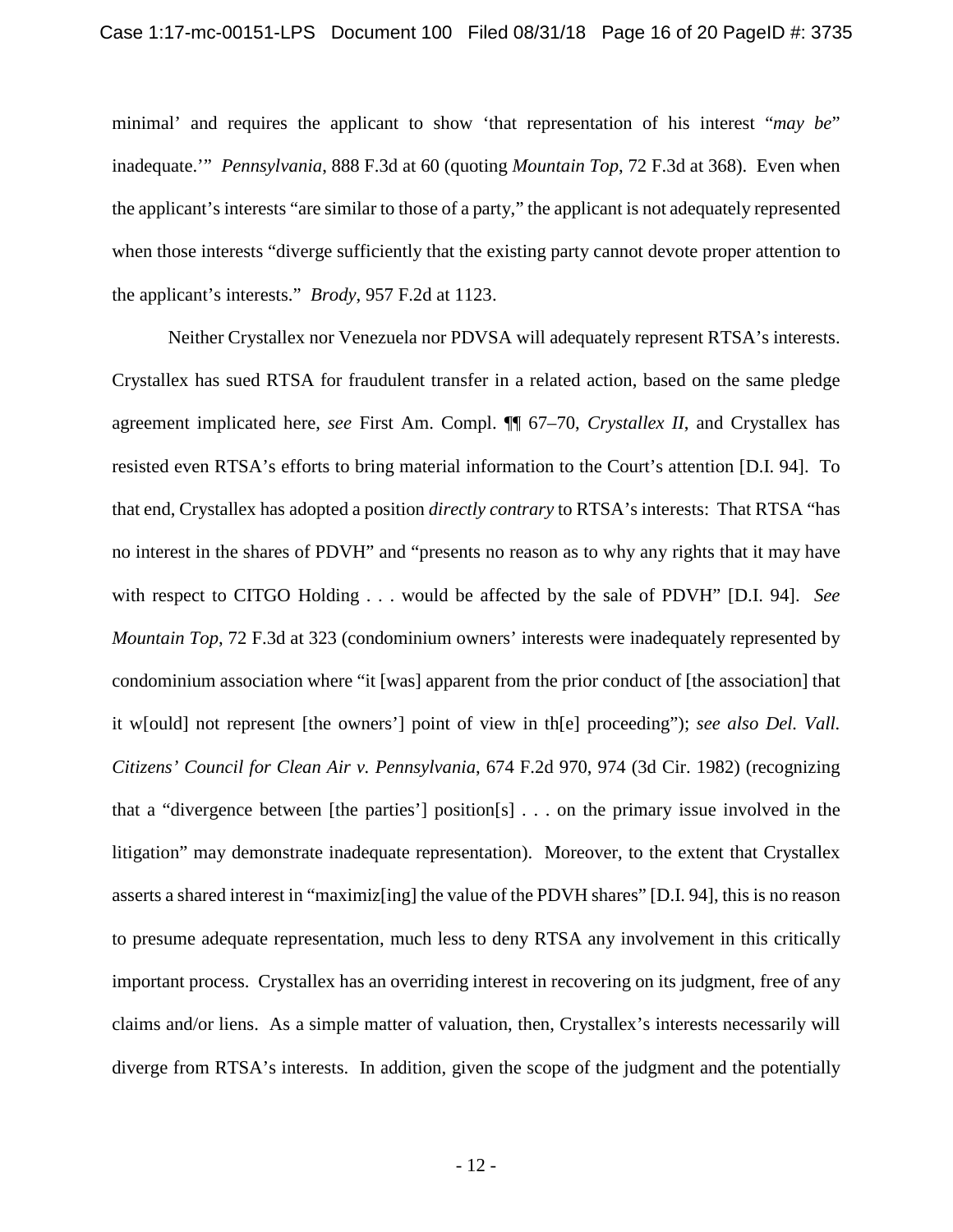far-reaching effects of the sale, the Court cannot reasonably entrust the judgment creditor *alone*  with helming the appraisal and sale processes. As for Venezuela and PDVSA, those parties selfevidently harbor interests different from RTSA's, as PDVSA is the counterparty on the pledge agreement, and Venezuela's interests are aligned with those of PDVSA. Under these circumstances, RTSA has carried its "minimal" burden to show inadequate representation, and the motion should be granted. *See Mountain Top*, 72 F.3d at 323.

#### **II. The Court, in its Discretion, Should Allow RTSA to Intervene Permissively**

The foregoing analysis equally justifies a favorable exercise of the Court's discretion in granting RTSA's request for permissive intervention. Under Rule 24(b)(1)(B), the Court "may permit anyone to intervene who 'has a claim or defense that shares with the main action a common question of law or fact.'" *Intellectual Ventures*, 2014 WL 4445953, at \*2 (quoting Fed. R. Civ. P.  $24(b)(1)(B)$ ). The decision to grant permissive intervention, "as the doctrine's name suggests, is within the discretion of the district court." *Brody*, 957 F.2d at 1124. And that discretion is considerable. *See Pennsylvania*, 888 F.3d at 57 (orders on permissive intervention are "'highly discretionary' decisions" into which appellate courts "are more reluctant to intrude" (quoting *Brody*, 957 F.2d at 1115)). "The central consideration for the exercise of discretion is whether allowing intervention will cause 'delay or prejudice.'" *Getty Oil Co. v. Dep't of Energy*, 117 F.R.D. 540, 549 (D. Del. 1987).

As detailed above, RTSA has a significantly protectable interest in these proceedings, asserts a claim to assets bearing directly on the property or transaction that is the subject of this action, and seeks involvement in the remedy phase alone. And, as that phase is barely under way, intervention will cause no delay or cognizable prejudice. *See King v. Governor of the State of N.J.*, 767 F.3d 216, 246 (3d Cir. 2014) (affirming permissive intervention and rejecting as "not convincing" the plaintiffs' argument that "they are unduly prejudiced by having to respond to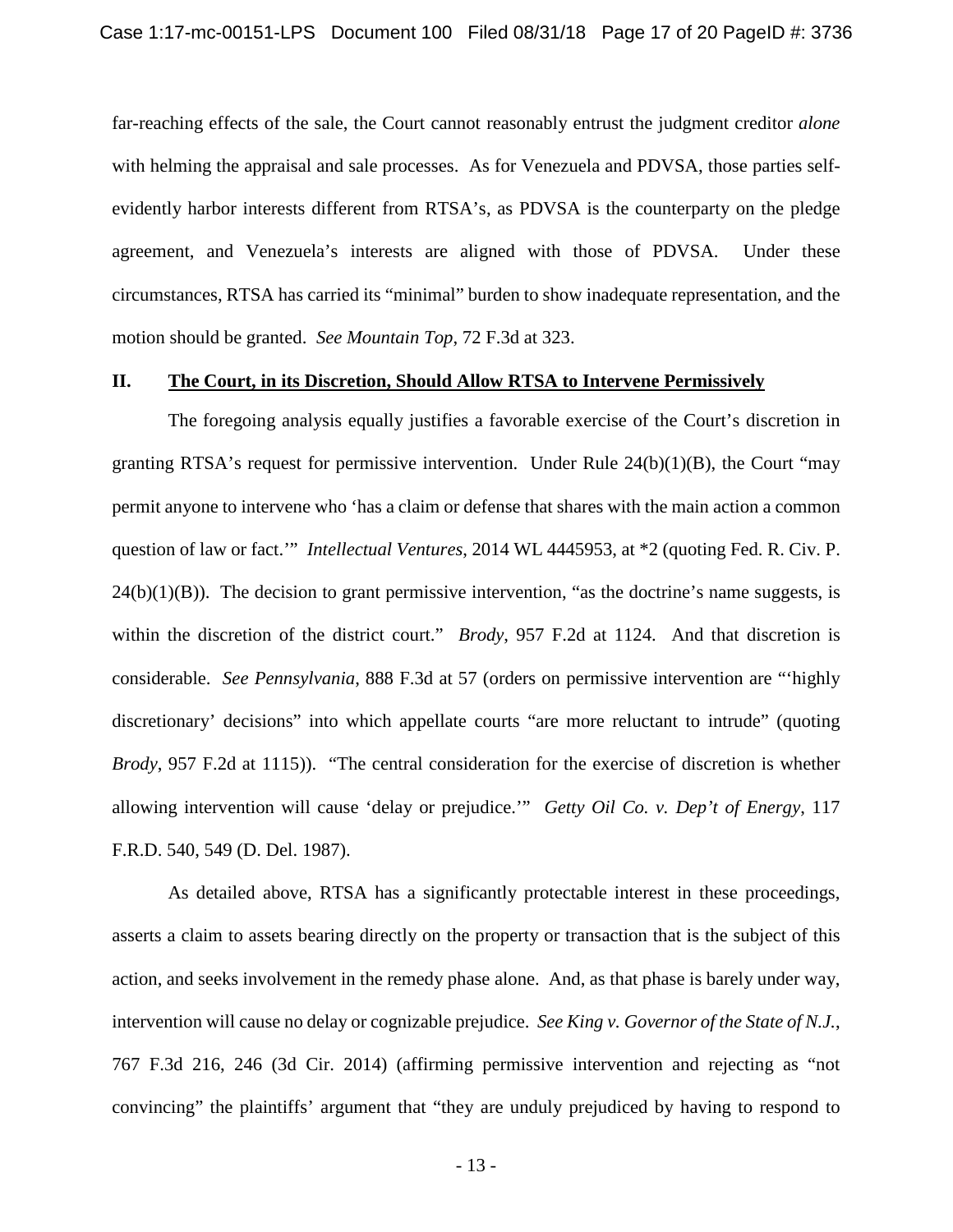'superfluous arguments'"), *abrogated on other grounds by Nat'l Inst. of Family & Life Advocates v. Becerra*, 138 S. Ct. 2361 (2018). To the contrary, allowing RTSA to intervene at this stage will only serve the interests of the parties and the public.

Again, bearing in mind the "'elasticity' and 'flexibility' that Rule 24 contemplates," *Pennsylvania*, 888 F.3d at 59, 62, a host of practical considerations weigh in favor of intervention. First and foremost, RTSA's interest in CITGO Holding and its remedies under the pledge agreement give it a significant stake in these proceedings and ensure that any buyer of PDVH common stock will take subject to RTSA's rights. It would defy common sense and basic fairness to hold an appraisal and sale in the absence of the entity—or, as is the case here, the two entities—encumbering the primary asset of the company whose securities are to be sold. As a practical matter, proceeding in RTSA's absence would only invite *post hoc* litigation and needlessly waste judicial resources. *See Brody*, 957 F.2d at 1123 (invoking the Third Circuit's "policy preference . . . favor[ing] intervention over subsequent collateral attacks"). Second, there is no agreed means of valuing the PDVH common stock, as PDVH is wholly owned by PDVSA. Surely it would benefit the parties, the Court, and the public to hear a range of views on the appropriate valuation of PDVH. If nothing else, it would avoid any appearance of unfairness that otherwise would result from handing the reins to the judgment creditor. Third, and relatedly, the sale process contemplated by Delaware law has seldom been exercised, and certainly not with respect to a judgment and an asset as significant as those at issue in this proceeding. The Court unquestionably has an interest in ensuring that any appraisal and sale of shares in a Delaware corporation potentially valued in the billions of dollars complies with all relevant legal standards. Finally, any sale proceedings will take place against a complicated political backdrop, including the prospect that sanctions on Venezuela will come into play upon any transaction or any exercise of any creditors' remedies. Allowing RTSA to participate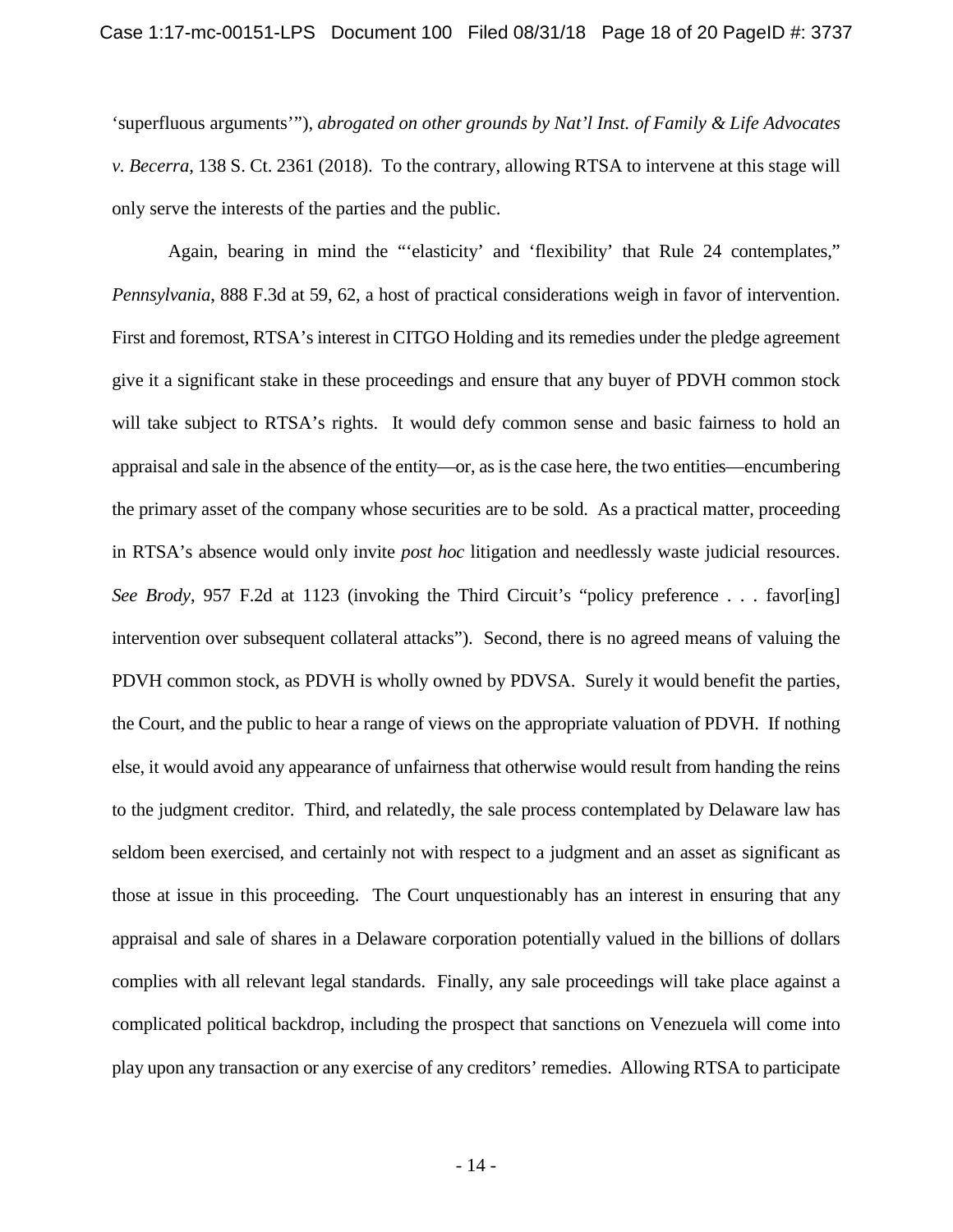in these proceedings will aid the Court and the public in navigating these potentially treacherous waters. For all of these reasons, the Court should avail itself of its broad discretion to grant permissive intervention to RTSA. *See Intellectual Ventures*, 2014 WL 4445953, at \*3 (finding both mandatory and permissive intervention appropriate and granting motion to intervene).

#### **CONCLUSION**

For the foregoing reasons, RTSA respectfully requests that the Court grant this motion and permit it to intervene as of right and/or permissively in the appraisal and sale processes for the shares of PDVH common stock held by PDVSA. As set out in the attached proposed order, RTSA requests that it be granted all of the rights attendant to party status, including but not limited to: (1) the right to be notified of, and to participate in, future proceedings in this case (including, without limitation, the right to participate in any appraisal or valuation processes); (2) the right to present an expert opinion on the valuation of the PDVH common stock; (3) the right to submit briefing on the appropriate appraisal and sale processes; (4) the right to comment on any offering documents; and (5) the right to appeal from any adverse decisions.

Strictly in the alternative, in the event that the Court deems intervention inappropriate, RTSA respectfully asks that the Court nevertheless exercise its inherent authority to control its own docket and enter an order providing that RTSA shall receive notice of all proceedings and shall be permitted to participate in the appraisal and sale processes in a manner akin to a party (including filing briefs and being heard at any hearings). *See Knoll v. City of Allentown*, 707 F.3d 406, 410 (3d Cir. 2013) (acknowledging the Court's "inherent authority . . . 'to manage [its] own affairs so as to achieve the orderly and expeditious disposition of cases'" (quoting *Link v. Wabash R.R. Co.*, 370 U.S. 626, 629–30 (1962))).